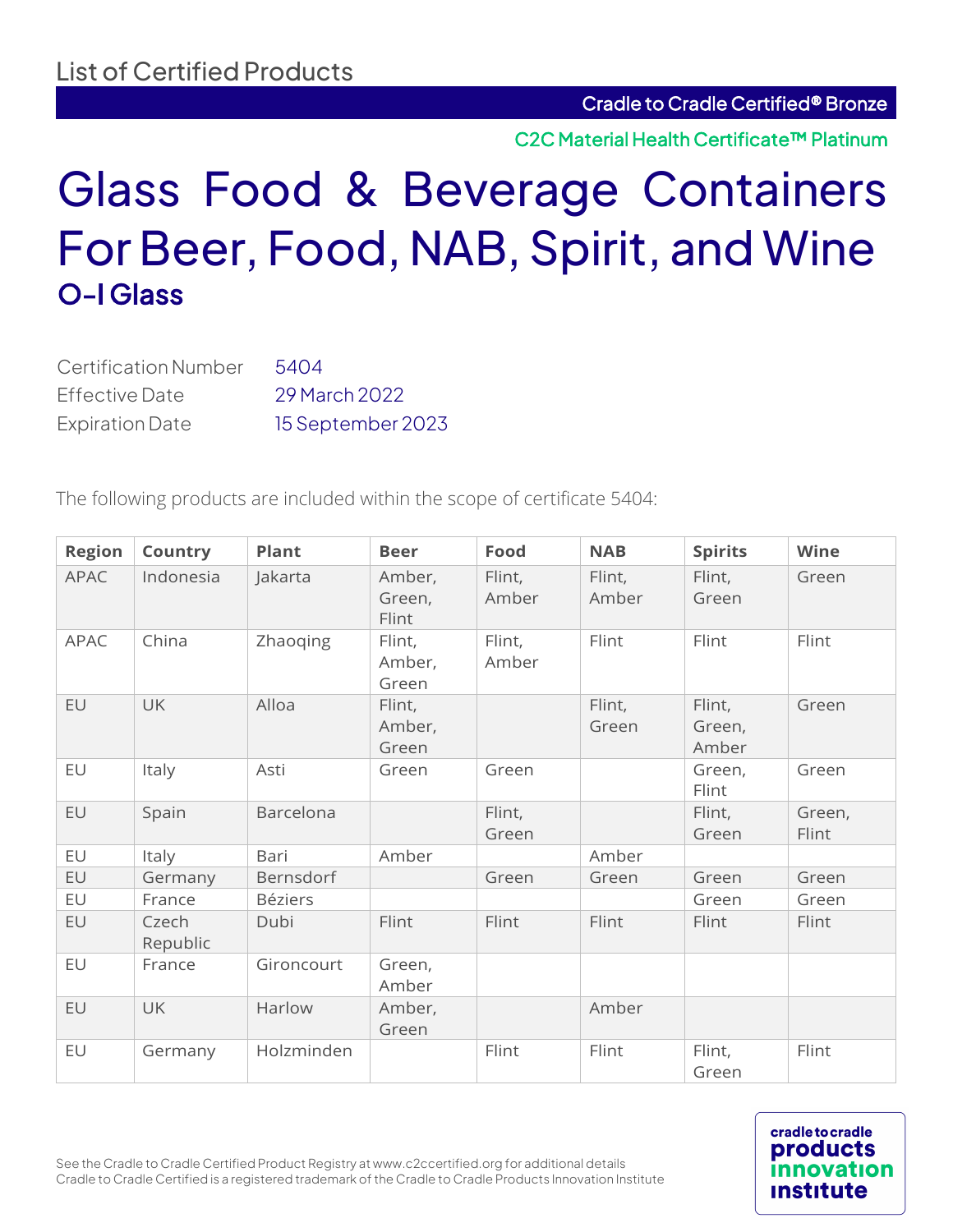### List of Certified Products

#### Glass Food & Beverage Containers For Beer, Food, NAB, Spirit, and Wine - O-I Glass – CERT# 5404

| EU | Poland                    | Jaroslaw          | Green,<br>Amber,<br>Flint | Flint,<br>Amber | Flint,<br>Green,<br>Amber | Flint                     | Flint,<br>Green           |
|----|---------------------------|-------------------|---------------------------|-----------------|---------------------------|---------------------------|---------------------------|
| EU | Estonia                   | Järvakandi        | Flint                     | Flint           | Flint                     | Flint                     | Flint                     |
| EU | France                    | Labégude          |                           | Flint           |                           | Green                     | Green                     |
| EU | Netherland<br>S           | Leerdam           | Green,<br>Amber           | Amber           | Green                     |                           |                           |
| EU | Netherland<br>$\mathsf S$ | Maastricht        | Amber,<br>Flint           | Flint           | Flint                     | Flint                     | Amber                     |
| EU | Italy                     | Marsala           | Amber,<br>Green           | Green,<br>Amber |                           | Green                     | Green,<br>Amber,<br>Flint |
| EU | Italy                     | Mezzocoron<br>a   |                           | Green           |                           |                           | Green                     |
| EU | Czech<br>Republic         | Nove Sedlo        | Amber,<br>Green           | Green,<br>Amber |                           | Green,<br>Amber           | Green,<br>Amber           |
| EU | Italy                     | Origgio           |                           | Flint           | Flint                     | Flint                     | Flint,<br>Green           |
| EU | Hungary                   | Oroshaza          | Flint                     | Flint           | Flint                     | Flint                     | Flint                     |
| EU | Poland                    | Poznań            | Flint                     | Flint           | Flint                     | Flint                     |                           |
| EU | France                    | Puy-<br>Guillaume | Flint,<br>Green           | Flint           | Flint                     | Flint                     | Flint                     |
| EU | France                    | Reims             |                           |                 |                           | Green                     | Green,<br>Transition      |
| EU | Germany                   | Rinteln           | Amber,<br>Green,<br>Flint | Green,<br>Flint | Flint,<br>Green,<br>Amber | Green,<br>Flint,<br>Amber | Green,<br>Flint,<br>Amber |
| EU | Italy                     | San Polo          | Green                     | Green           | Green                     | Green                     | Green,<br>Flint           |
| EU | Spain                     | Sevilla           |                           | Flint           | Flint                     | Flint                     |                           |
| EU | France                    | Vayres            |                           |                 |                           | Green                     | Green,<br>Flint           |
| EU | France                    | Veauche           | Amber                     | Green,<br>Flint | Flint                     | Flint,<br>Amber,<br>Green | Green,<br>Flint           |
| EU | Italia                    | Villotta          |                           | Green,<br>Flint | Flint,<br>Green           | Green,<br>Flint           | Green,<br>Flint           |
| EU | France                    | Wingles           | Green                     |                 | Green                     |                           |                           |
| LA | Peru                      | Callao            | Flint,<br>Amber           | Flint           | Flint                     | Flint                     | Flint                     |
| LA | Mexico                    | Guadalajara       | Multiple                  |                 |                           |                           |                           |